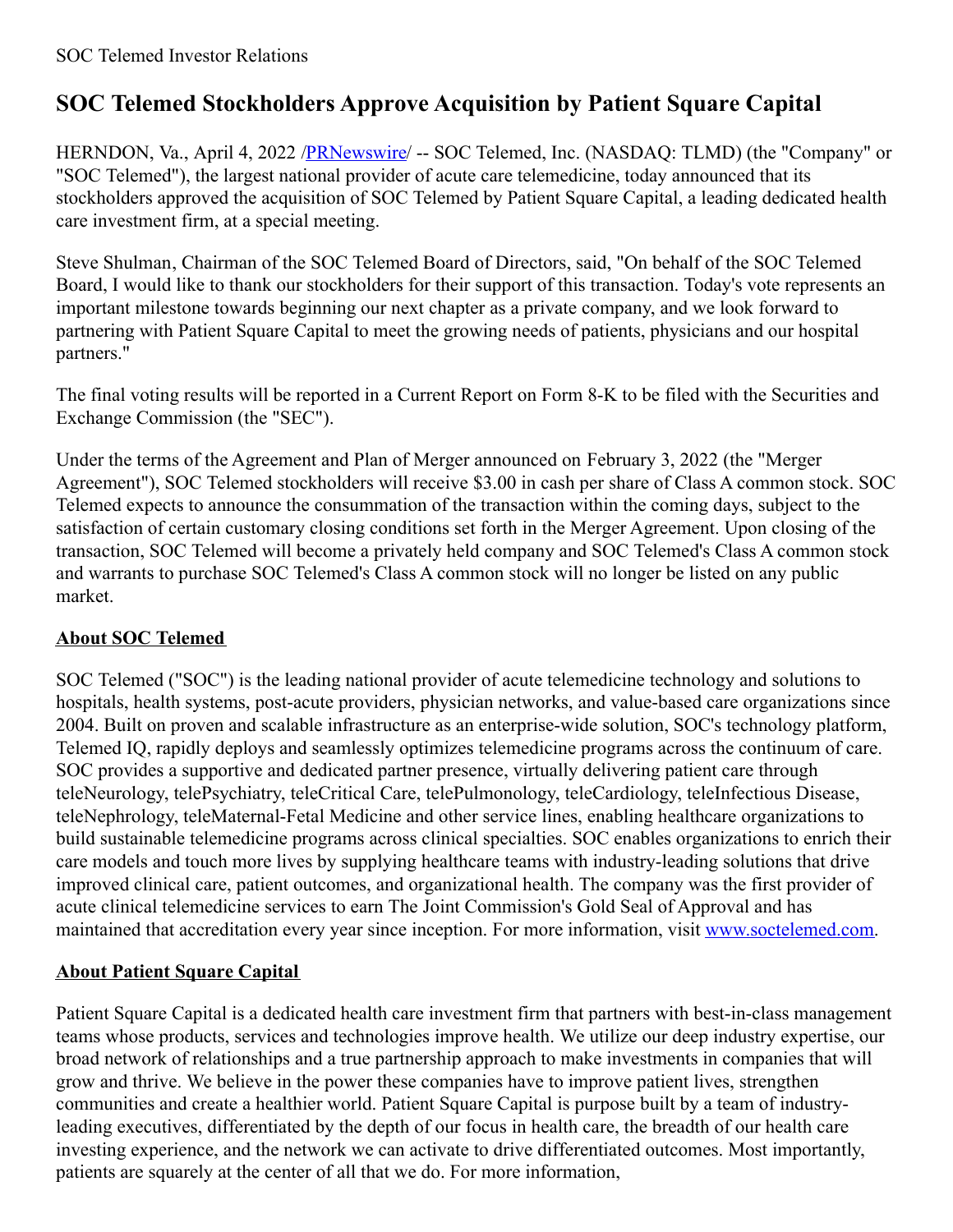### **Cautionary Statement Regarding Forward-Looking Statements**

This communication contains "forward-looking statements" within the meaning of the federal securities laws, including Section 27A of the Securities Act of 1933, as amended, and Section 21E of the Securities Exchange Act of 1934, as amended. These forward-looking statements are based on SOC Telemed's current expectations, estimates and projections about the expected date of closing of the proposed transaction and the potential benefits thereof, its business and industry, management's beliefs and certain assumptions made by SOC Telemed and Patient Square Capital, all of which are subject to change. In this context, forward-looking statements often address expected future business and financial performance and financial condition, and often contain words such as "expect," "anticipate," "intend," "plan," "believe," "could," "seek," "see," "will," "may," "would," "might," "potentially," "estimate," "continue," "expect," "target," similar expressions or the negatives of these words or other comparable terminology that convey uncertainty of future events or outcomes. All forward-looking statements by their nature address matters that involve risks and uncertainties, many of which are beyond our control, and are not guarantees of future results, such as statements about the consummation of the proposed transaction and the anticipated benefits thereof. These and other forwardlooking statements, including statements about the parties' ability to consummate the proposed transaction on the anticipated timeframe or at all, to make any filing or take any other action required to consummate the proposed transaction on the anticipated timeframe or at all, or to realize the anticipated benefits of the proposed transaction are not guarantees of future results and are subject to risks, uncertainties and assumptions that could cause actual results to differ materially from those expressed in forward-looking statements. Accordingly, there are or will be important factors that could cause actual results to differ materially from those indicated in such statements and, therefore, you should not place undue reliance on any such statements and caution must be exercised in relying on forward-looking statements. Important risk factors that may cause such a difference include, but are not limited to: (i) the completion of the proposed transaction on the anticipated terms and timeframe, including obtaining regulatory approvals, anticipated tax treatment, unforeseen liabilities, future capital expenditures, revenues, expenses, earnings, synergies, economic performance, indebtedness, financial condition, losses, future prospects, business and management strategies for the management, expansion and growth of SOC Telemed's business and other conditions to the completion of the proposed transaction; (ii) the impact of the COVID-19 pandemic on SOC Telemed's business and general economic conditions; (iii) SOC Telemed's ability to implement its business strategy; (iv) significant transaction costs associated with the proposed transaction; (v) potential litigation relating to the proposed transaction; (vi) the risk that disruptions from the proposed transaction will harm SOC Telemed's business, including current plans and operations; (vii) the ability of SOC Telemed to retain and hire key personnel; (viii) potential adverse reactions or changes to business relationships resulting from the announcement or completion of the proposed transaction; (ix) legislative, regulatory and economic developments affecting SOC Telemed's business; (x) general economic and market developments and conditions; (xi) the evolving legal, regulatory and tax regimes under which SOC Telemed operates; (xii) potential business uncertainty, including changes to existing business relationships, during the pendency of the proposed transaction that could affect SOC Telemed's financial performance; (xiii) restrictions during the pendency of the proposed transaction that may impact SOC Telemed's ability to pursue certain business opportunities or strategic transactions; (xiv) unpredictability and severity of catastrophic events, including, but not limited to, acts of terrorism, outbreak of war or hostilities, or pandemics; (xv) any potential negative effects of this communication or the consummation of the proposed transaction on the market price of SOC Telemed's Class A common stock; and (xvi) other factors as set forth from time to time in SOC Telemed's filings with the SEC, including its Annual Report on Form 10-K for the year ended December 31, 2021, as may be updated or supplemented by any subsequent filings that SOC Telemed may file with the SEC, as well as SOC Telemed's response to any of the aforementioned factors. These risks, as well as other risks associated with the proposed transaction, are more fully discussed in the Proxy Statement filed with the SEC